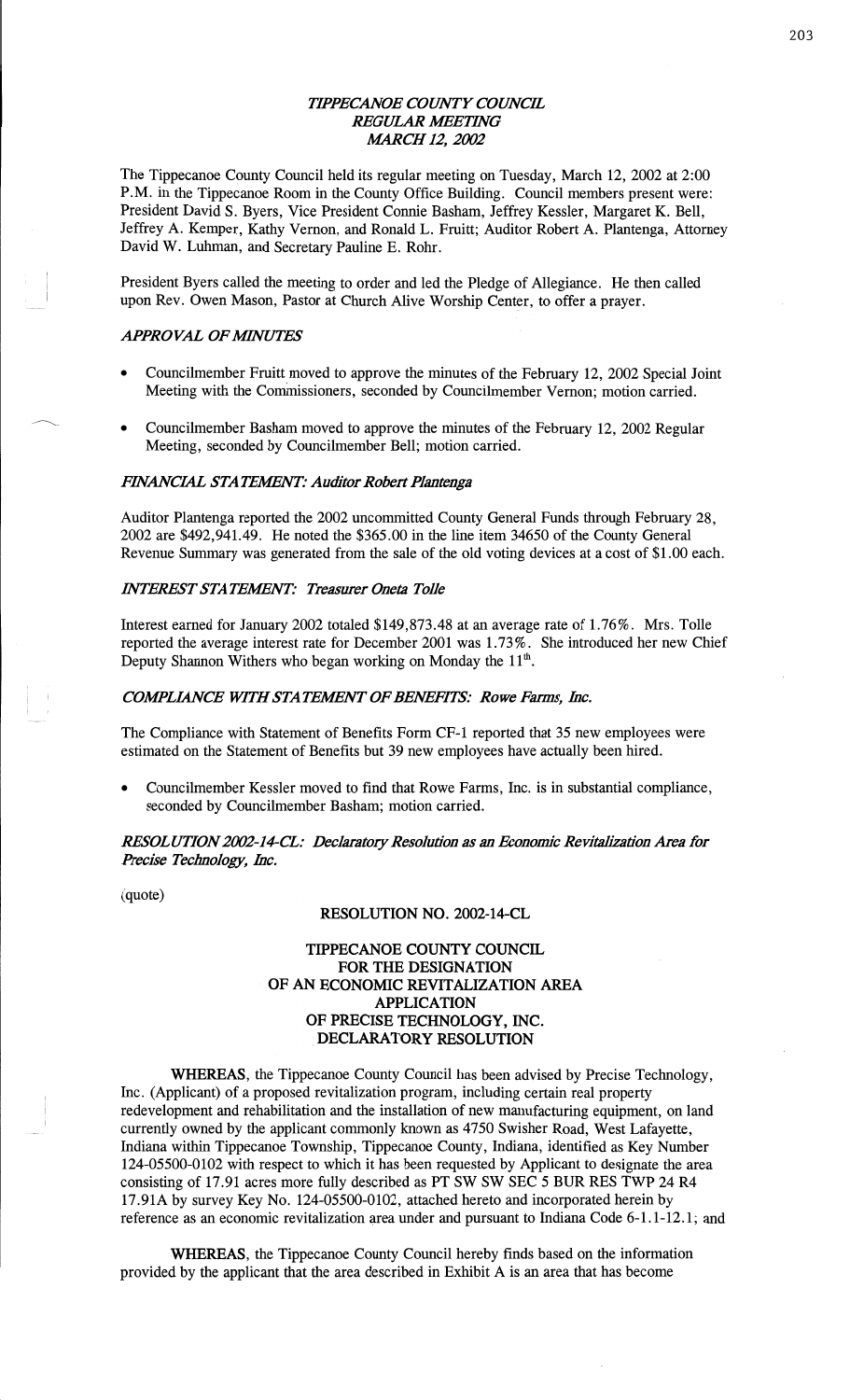undesirable for or impossible of, normal development and occupancy because of a lack of development, cessation of growth, deterioration of improvement or character of occupancy, age, obsolescence, substandard buildings and other factors which have impaired values or prevented a normal development of property or use of property and that the designation of the area as an economic revitalization area would enhance the opportunity for the creation of new jobs and the protection of the current employment; and

**WHEREAS,** Applicant anticipates increases in the **assessed value** of **such** real property from the proposed redevelopment or rehabilitation of real property as such term is defined in **Indiana** Code §6—1.1-12.1-1(3), and anticipates the **installation** of "new manufacturing equipment" and has submitted an **application** and other documents, including a statement of **benefits,** to the Tippecanoe County Council as incorporated hergin by reference; and

**WHEREAS,** the Tippecanoe County Council has revieWed the statement of benefits and other **information** brought to its attention, and hereby determines that it is in the best **interest** of Tippecanoe County, Indiana, to designate the area described in Exhibit **A** as an economic revitalization area and that the deductions under **Indiana** Code §6—1.1—12.1-3 should be allowed based on the following findings:

- (1) The estimate of the value of the redevelopment or rehabilitation and the cost of the new manufacturing equipment is reasonable for projects of that nature and equipment of that type.
- (2) The estimate of the number of **individuals** who will be employed or whose employment will be retained can be reasonably expected to result from the proposed described redevelopment and rehabilitation and installation of new manufacturing equipment.
- (3) The estimate of the **annual** salaries of those **individuals** who will be employed or whose employment will be **retained** can be reasonably **expected** to result from the proposed described redevelopment or rehabilitation and **installation** of new manufacturing equipment.
- (4) The **other** benefits with respect to which applicant has provided information, including the number of individual opportunities for employment, both temporary and permanent, and the compensation to be paid to employees, along with the value of the acquisition and construction of improvements, are benefits of the type and quality anticipated by the County Council within the economic revitalization area and can reasonably be expected to result from the proposed described redevelopment or rehabilitation and **installation** of new manufacturing equipment.
- (5) The totality of benefits is sufficient to justify the deductions.

**WHEREAS,** the Tippecanoe Council hereby finds that the purposes of **Indiana Code**  chapter 6-1.1-12.1 are served by allowing the owner of said real estate the deductions provided by Indiana Code §6—1.1-12.1-3 for **a** period of **[ten** (10) *|* years and the deductions provided by Indiana Code §6-1.1-12.1-4.5 for a period of  $[\text{five (5)}$  \_\_\_\_\_\_\_\_\_] years;

**NOW, THEREFORE,** BE IT **RESOLVED** by the Tippecanoe County Council, Tippecanoe County, **Indiana,** that:

1. The area described on **Exhibit A** attached hereto and made a part hereof is designated as an economic revitalization area within the meaning of Indiana Code chapter 6-1.1- **12.1** from the date **that** an application is filed by the owner of real estate or new manufacturing equipment located within such area requesting a deduction for assessed value pursuant to **either**  Indiana Code **§6-1.1-12.1-5** or **6-1.1-12.1-5.5,** through and including December 31, 2012, Provided, however, that the application must be filed within three (3) years from the date of this resolution's passage. **These** limitations are established pursuant to Indiana Code **§6-1.1-12.** 1- 2(1).

2. The owner of property **within** the above-designated economic revitalization area shall be entitled to the deductions provided by **Indiana** Code §6—1.1-12.1-3 for **<sup>a</sup>**period of **[ten (10)** | years with respect to real property which is redeveloped or rehabilitated as contemplated by and reflected in the Statement of Benefits as filed with Tippecanoe County.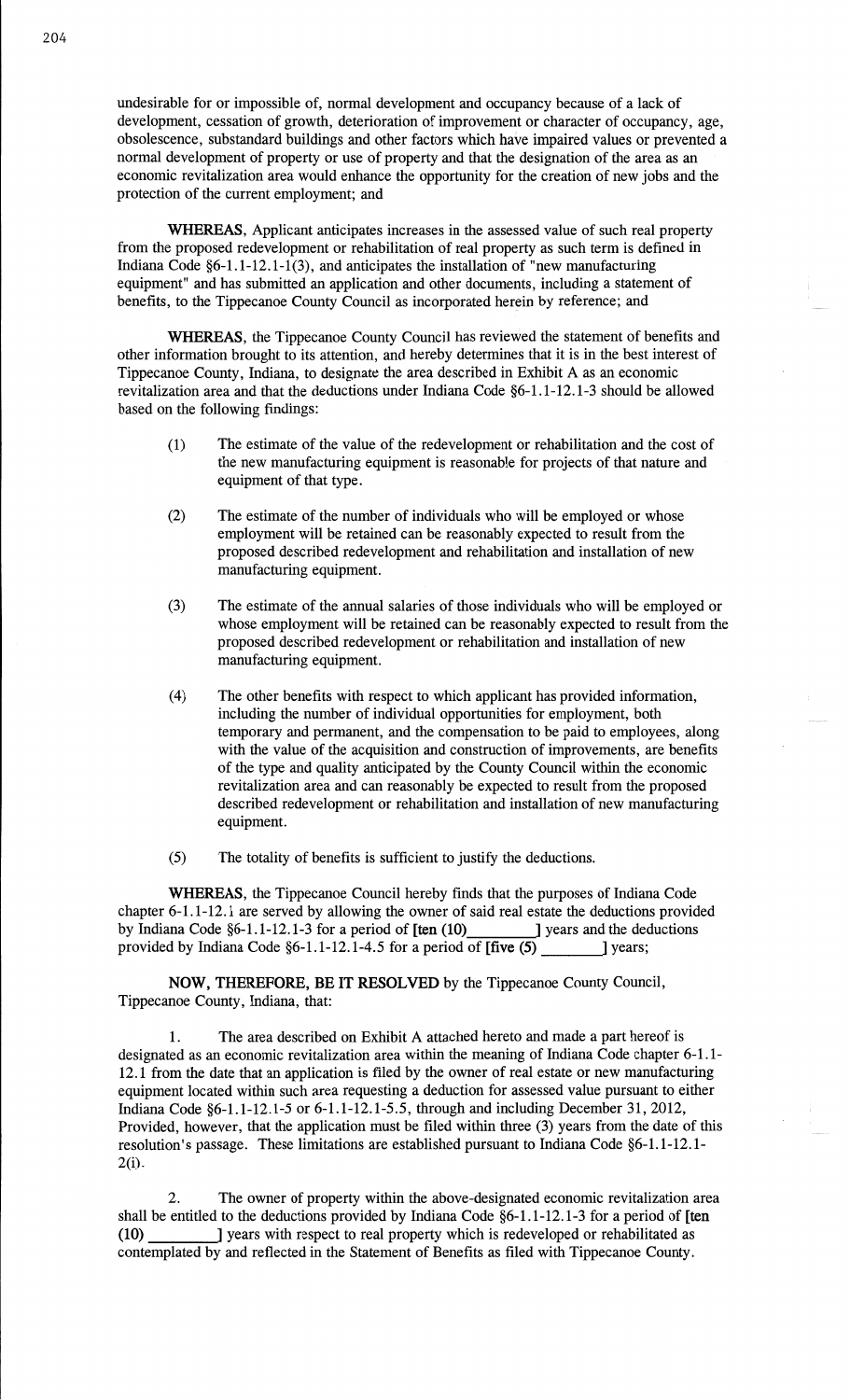3. The owner of new manufacturing equipment located within the above-designated economic revitalization area shall be entitled to the deduction as provided by Indiana Code §6-<br>1.1-12.1-4.5 for a period of **Ifive (5)** <br>1 years for new manufacturing equipment which 1 years for new manufacturing equipment which is **installed** as contemplated by and reflected in the **Statement** of **Benefits** filed with Tippecanoe **County.** 

4. Notice of the adoption and substance of this **resolution** and all other disclosure required by **Indiana** Code §6-1.1-12.1—2.5 shall be duly published in accordance with Indiana Code chapter 5-3-1, which notice **shall** state a date for a public hearing on this resolution and that on that date, after hearing objections and remonstrances and considering **evidence** thereon, this Council will take final action determining whether the qualifications for an economic revitalization area have been met and confirming, modifying and confirming, or rescinding **this**  resolution.

5. If any part, clause, or **portion** of **this** resolution shall be adjudged invalid, such invalidity **shall** not affect the validity of this **resolution** as **a** whole or any part, clause, or **portion**  of the **resolution.** 

Presented to the County Council of Tippecanoe County, **Indiana,** and adopted this day of  $, 2002,$  by the following vote:

|                   | <b>VOTE</b> | TIPPECANOE COUNTY COUNCIL     |
|-------------------|-------------|-------------------------------|
| David S. Byers    |             |                               |
|                   |             | David S. Byers, President     |
| Connie Basham     |             |                               |
| Jeffrey Kessler   |             | Connie Basham, Vice President |
|                   |             | Jeffrey Kessler               |
| Margaret K. Bell  |             |                               |
|                   |             | Margaret K. Bell              |
| Jeffrey A. Kemper |             |                               |
| Kathy Vernon      |             | Jeffrey A. Kemper             |
|                   |             | Kathy Vernon                  |
| Ronald L. Fruitt  |             |                               |
|                   |             | Ronald L. Fruitt              |
| ATTEST:           |             |                               |

Robert **Plantenga,** Auditor

(unquote)

Greater Lafayette Progress, Inc. representative Wayne Reisinger appeared in support of this request for Precise Technology, a Tippecanoe County company **since 1978.** He introduced Tammy Metzinger, Operations Manager, and Bernie **Smith, Plant Manager.** 

Ms Metzinger **said** they currently employ 68 full time workers who are paid from \$8.94 per hour (starting) up to \$15.45 per hour for the highest **paid** Operator. After the **expansion** is compete, they plan to hire 16 of their current 39 temporary workers as full time employees. Precise offers Amett HMO Health Insurance with vision and dental coverage, life insurance, and a 401K Plan. She said strong safety and housekeeping standards help make a good working environment. Precise contributes to local charitable organizations **such** as the March of Dimes, Penny Harvest, and St. **Ann's** Soup Kitchen (approximately \$2,000 in **2001).** 

After serving as Plant Engineer for five years, Mr. **Smith** said he moved to Plant Manager last October. They are requesting the abatement so they can increase the **size** of the **plant** to accommodate \$900,000.00 of new equipment to generate additional revenue. Mr. Smith said the eleven (11) other Precise facilities located in various areas are their **main** competition. Because an **older** account is sent to one of these **other** locations when **a** new account is added at the **Tippecanoe** facility, he **hopes** approval of the abatement will **convince** upper **management** to keep that business **here.** 

### **uestions** & Answers

How does the average wage of \$11.70 compare with the average wage in the County? The average wage in the County is \$14.00 to \$15.00.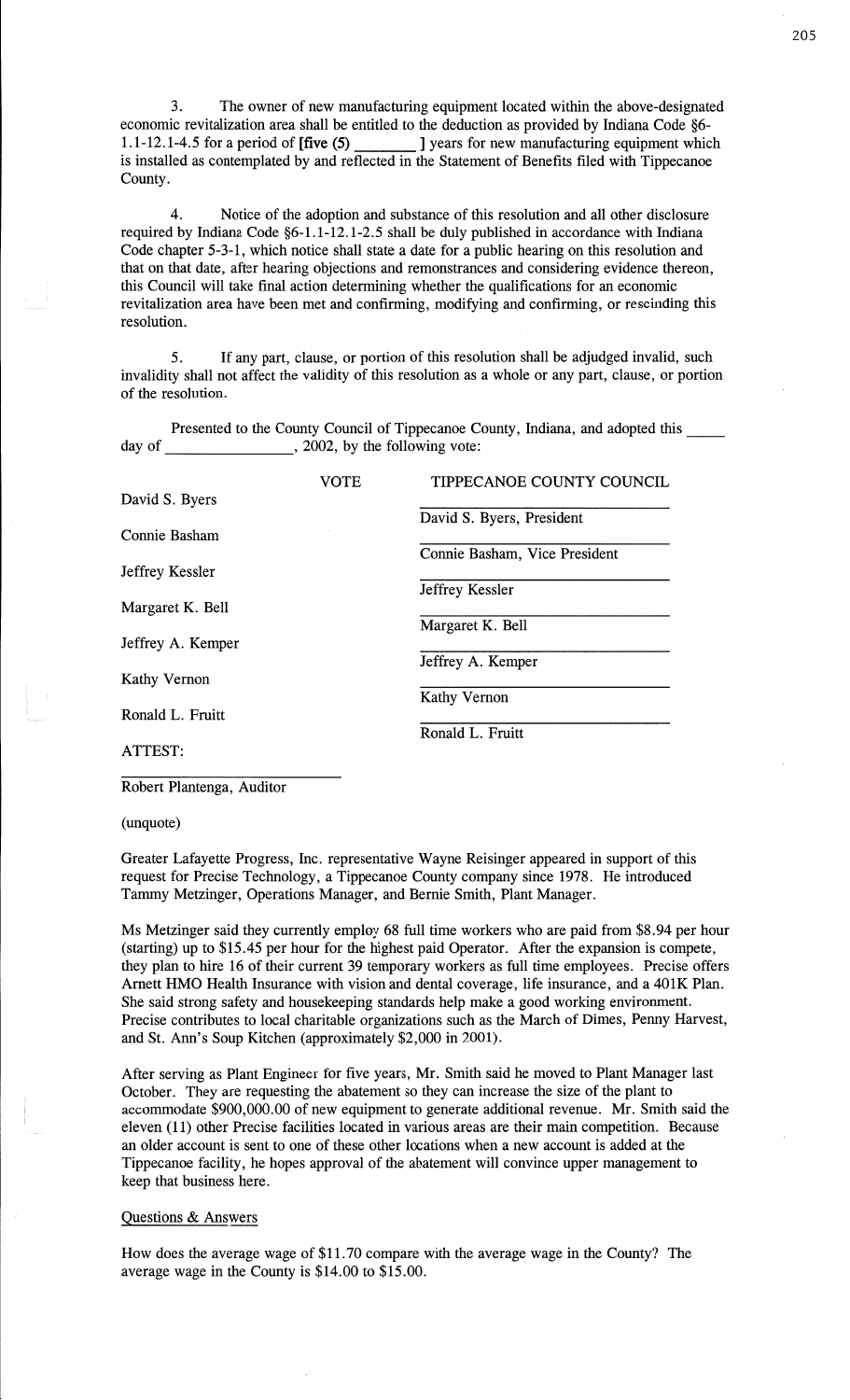Will local contractors be used for the new construction? Local contractors will be encouraged to bid.

The request is for 5 years on equipment but what is the **life** of that equipment? **7** years.

Has the County granted an abatement to another employer that pays below the average wage? Yes, Lafayette Venetian Blind.

Is there a claw-back provision? No, but the Council determines annually if the company is in **substantial** compliance with the Statement of **Benefits.** 

Should an abatement for paving the parking lot be allowed? A larger facility will require additional paving. If the entire area is covered with asphalt, that is a **capital** expense.

**0 Councilmember** Fruitt moved to approve Declaratory Resolution 2002-14CL granting **a** <sup>10</sup> year abatement on Real Estate and **a** 5 year abatement on Equipment, **seconded** by Councilmember Kessler.

Auditor **Plantenga** recorded the vote:

David Byers Yes Connie **Basham** Yes Jeffrey Kessler Yes Margaret Bell Yes Jeffrey Kemper Yes Kathy Vernon Yes Ronald Fruitt Yes

**0** The motion to approve Declaratory Resolution 2002-14—CL passed **7** — 0.

### *PUBLIC IEARHVG: Resolution 2002-I5—C'L, Tippecanoe County Library Capital* Pny'ccts Fimd *Plan 2003*

Library **Board** Member Dan Taylor requested approval of the Capital **Plan** to purchase a security system to help prevent materials' **losses** that amount to approximately \$100,000 annually. The cost of the 3M Security Devices is \$188,000.

Mr. Taylor introduced the new Library Director Jos Holman who was also present..

Attorney Luhman **read** the Resolution. He pointed out that the County Council **approves** the **Capital Projects** Fund Plan but does not set the tax rate.

(quote)

# **TIPPECANOE COUNTY COUNCIL RESOLUTION** NO. 2002-15-CL **RESOLUTION** TO **APPROVE LIBRARY CAPITAL PROJECTS PLAN**

**WHEREAS,** the Library Board of Tippecanoe County Public Library of Tippecanoe County, **Indiana** has established a Library Capital Projects Fund; and

**WHEREAS,** the Library Board has adopted a Library Capital Projects **Plan** as provided for in IC 20-14-13; and

**WHEREAS,** the Library Board has submitted a certified copy of its Resolution **adopting**  said Library Capital Projects Fund Plan for 2003 to the Tippecanoe County Council for review; and

WHEREAS, the Tippecanoe County Council has held a public hearing on the plan on March 12, 2002 at 2:00 p.m. in the Tippecanoe Room of the Tippecanoe County Office Building, 20 N. 3rd Street, Lafayette, **Indiana** for the purpose of considering the **proposed**  Library Capital Projects Fund Plan for 2003; and

**WHEREAS,** the Tippecanoe County Council having considered the proposed Library Capital Projects Fund **Plan** and **having** heard and considered public comment in respect to the proposal now desires to approve said plan.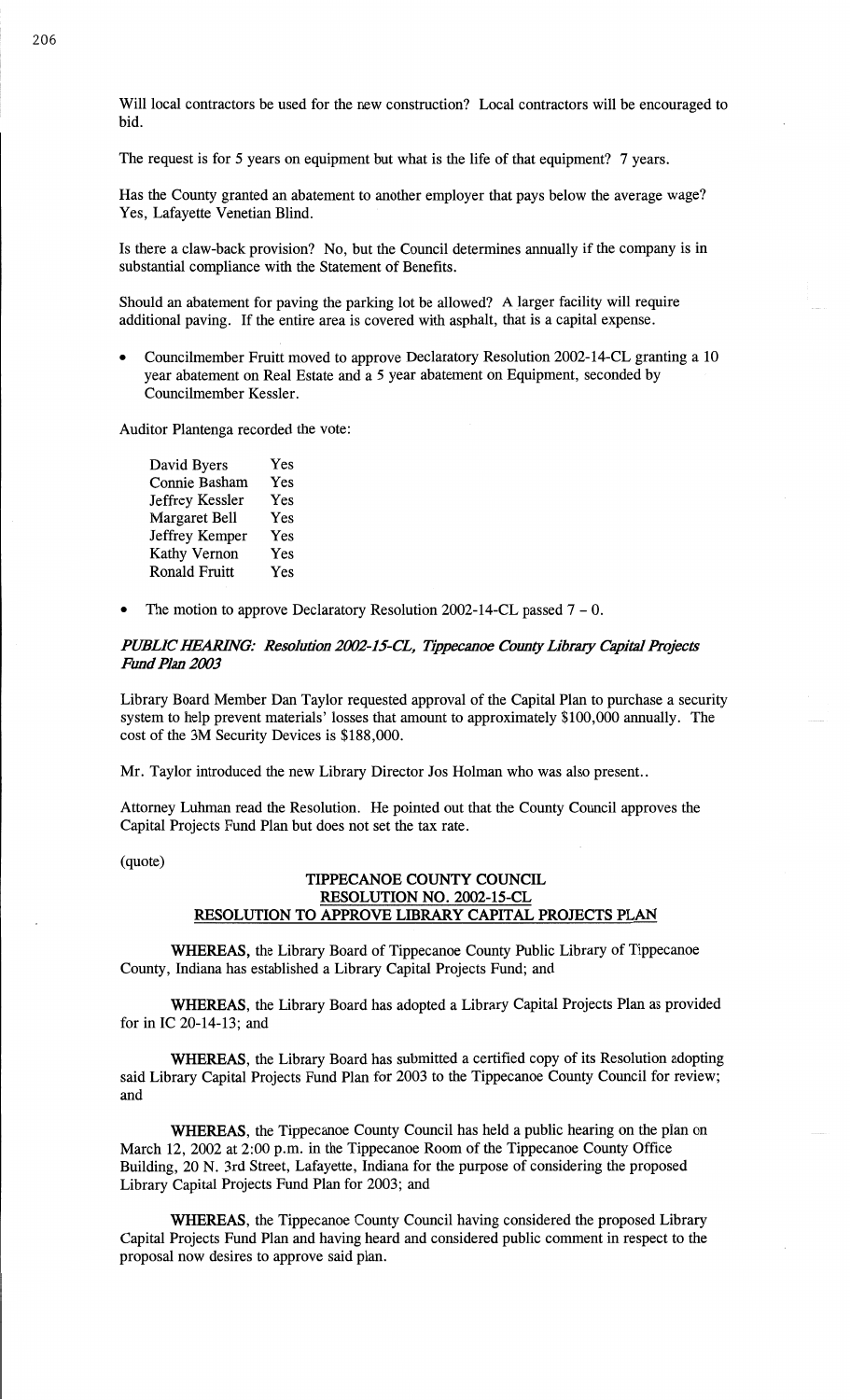**THEREFORE** BE IT **RESOLVED** that the Tippecanoe County Council, **being** the appropriate Fiscal Body for the Tippecanoe County Public Library of Tippecanoe County, **Indiana** as designated in IC 20—14-13-6 does hereby approve the Library **Capital** Projects Fund Plan for 2003 as submitted.

Presented to the County Council of Tippecanoe **County, Indiana,** and adopted **this** 12th day of March, **2002,** by the following vote:

|                     | VOTE | TIPPECANOE COUNTY COUNCIL     |
|---------------------|------|-------------------------------|
| David S. Byers      |      |                               |
|                     |      | David S. Byers, President     |
| Connie Basham       |      |                               |
|                     |      | Connie Basham, Vice President |
| Jeffrey Kessler     |      |                               |
|                     |      | Jeffrey Kessler               |
| Margaret K. Bell    |      |                               |
|                     |      | Margaret K. Bell              |
| Jeffrey A. Kemper   |      |                               |
|                     |      | Jeffrey A. Kemper             |
| <b>Kathy Vernon</b> |      |                               |
|                     |      | Kathy Vernon                  |
| Ronald L. Fruitt    |      |                               |
|                     |      | Ronald L. Fruitt              |
| ATTEST:             |      |                               |

Robert Plantenga, Tippecanoe County **Auditor** 

(unquote)

# **PUBLIC** COMMENTS

Susan Smith, 1816 Carlsbad Dr., Laf.: Ms Smith spoke in support of the Library's Capital Project Plan for 2003 and especially their **expansion** project with Ivy Tech.

*0* Councilmember **Basham moved** to approve Resolution 2002-15-CL, seconded by Councilmember Vernon.

Auditor Plantenga recorded the vote:

- **Ronald** Fruitt Yes Kathy Vernon Yes Jeffrey Kemper Yes Margaret Bell Yes Jeffrey Kessler Yes **Connie** Basham Yes David Byers Yes
- The motion to approve Resolution 2002-15-CL passed  $7 0$ .

# $SUPERIOR$  *COURT VI: Clerk/Bailiff Lori Coddington*

# **ADDITIONAL APPROPRIATION: \$8,992.00**

| 8,000.00 Overtime      |
|------------------------|
| 612.00 Social Security |
| 380.00 Retirement      |

Ms Coddington said she over estimated the amount needed and lowered her request to \$5,000.00. The 2002 Overtime budgeted amount was \$1,000, but there was a balance of only \$184.00 in that line item at the end of February. She said Superior Court VI deals with Traffic, Small Claims, and Criminal cases.

Councilmember Kemper encouraged Superior Court VI to find a way to charge user fees to bring in additional revenue.

**0** Councilmember Kemper **moved** to approve \$5,000 for Overtime, \$238.00 for Social Security, and \$380.00 for Retirement, **seconded** by Councilmember Bell; motion carried.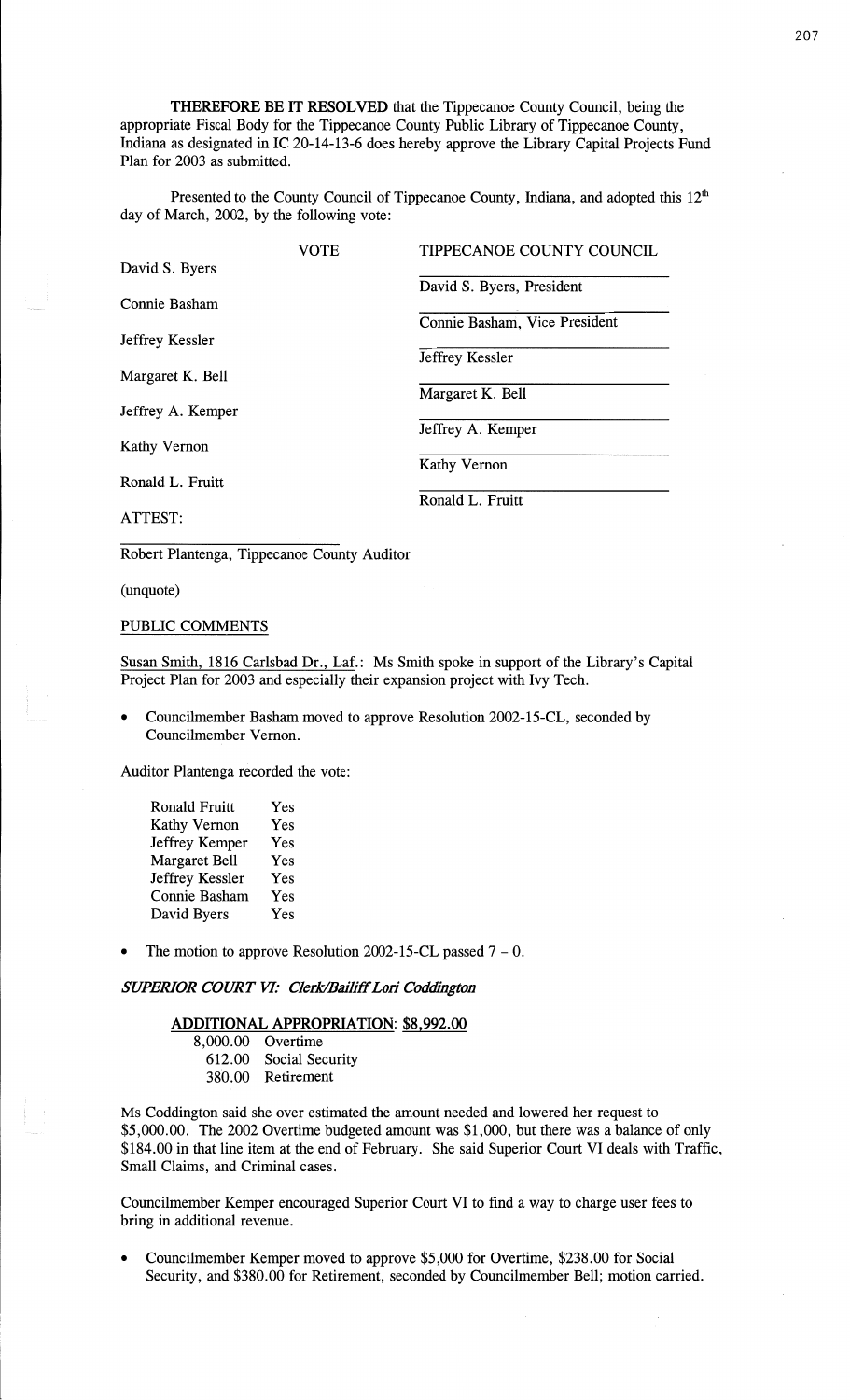### **ADDITIONAL APPROPRIATION: \$1,000,000.00**  1,000,000 Project Fund (Hwy Revolving)

**This** request was not **taken from** the table.

# COMMISSIONERS: Traffic Late Fee/Courthouse Security Fund 139: Commissioners' *Assictant* Jennifer *Weston*

# **ADDITIONAL APPROPRIATION: \$230,000.00**

210,000.00 Legal Fees **20,000.00** Capital Outlay

Mrs. Weston requested the appropriation of \$210,000.00 from Fund 139 to pay Legal Fees associated with Judge Melichar's **mandate.** She withdrew the request for \$20,000.00 for Capital Outlay.

**0 Councilmember** Kessler **moved** to approve the appropriation of \$210,000.00 from **Fund** 139 for Legal Fees, **seconded** by Councilmember Kemper; **motion carried.** 

#### *COMWSSIONERS TC'OB/CH*

| <b>SALARY ORDINANCE</b> Position |              | Rate     | Salary |
|----------------------------------|--------------|----------|--------|
| Part-time                        | Maint. Staff | 15.00/hr |        |

Mrs. Weston withdrew **this request.** 

# *CLERK*

| <b>SALARY ORDINANCE</b> Position |                   | Rate     | Salary    |
|----------------------------------|-------------------|----------|-----------|
| Full time                        | Lead Dep. Clerk 2 | 1.061.83 | 25.484.00 |
|                                  | Superior Court    |          |           |

Councilmember **Basham** explained that this request doesn't match the job description and salary determined by the County Job Classification Committee. The new job title for **this** position is Floating Deputy Clerk and was reclassified from Level **1** to Level **2** with an **annual** salary of \$23,577.00. **This** position is a Clerk's employee and, because it is **a** floating **position,** the **person** works in Circuit Court and Superior Courts 1, II, and III as assigned by the Clerk.

Councilmember Kemper said Superior Court Judge Don Johnson will challenge the salary if this **position** is not paid at a Level 3. **Councilmember** Kessler countered **that this** person is a Clerk's employee and the proper channels were followed. He noted there is already **a** Level 3 Clerk assigned to Superior Court. President **Byers** agreed that it is up to the Clerk, not the Judge, to assign **this** employee to various courts because it is **a** Floater Clerk position.

**0** Councilmember **Basham moved** to approve the Salary Ordinance for Floating Deputy Clerk Level **2** at a salary of \$23,179.37, seconded by Councilmember Kessler; **motion** carried.

### **MITS**

| <b>SALARY ORDINANCE</b> Position | Rate       | Salary |
|----------------------------------|------------|--------|
| Part-time                        | 8-12.00/hr |        |

Auditor Plantenga explained **that MITS** does not have a 2002 appropriation for Part-time. The pay range is higher **than** usual because she hopes to employ a **Technician. Funds** are available from other Personal Services **line items** due to **vacancies.** 

**<sup>0</sup>**Councilmember Kessler **moved** to **approve** the **Salary Ordinance, seconded** by Councilmember Basham; **motion** carried.

#### SUR *VEYOR*

| <b>SALARY ORDINANCE</b> Position |                   | Rate       | <b>Salary</b> |
|----------------------------------|-------------------|------------|---------------|
| Part-time                        | Surveyor/GIS Tech | 8-10.00/hr |               |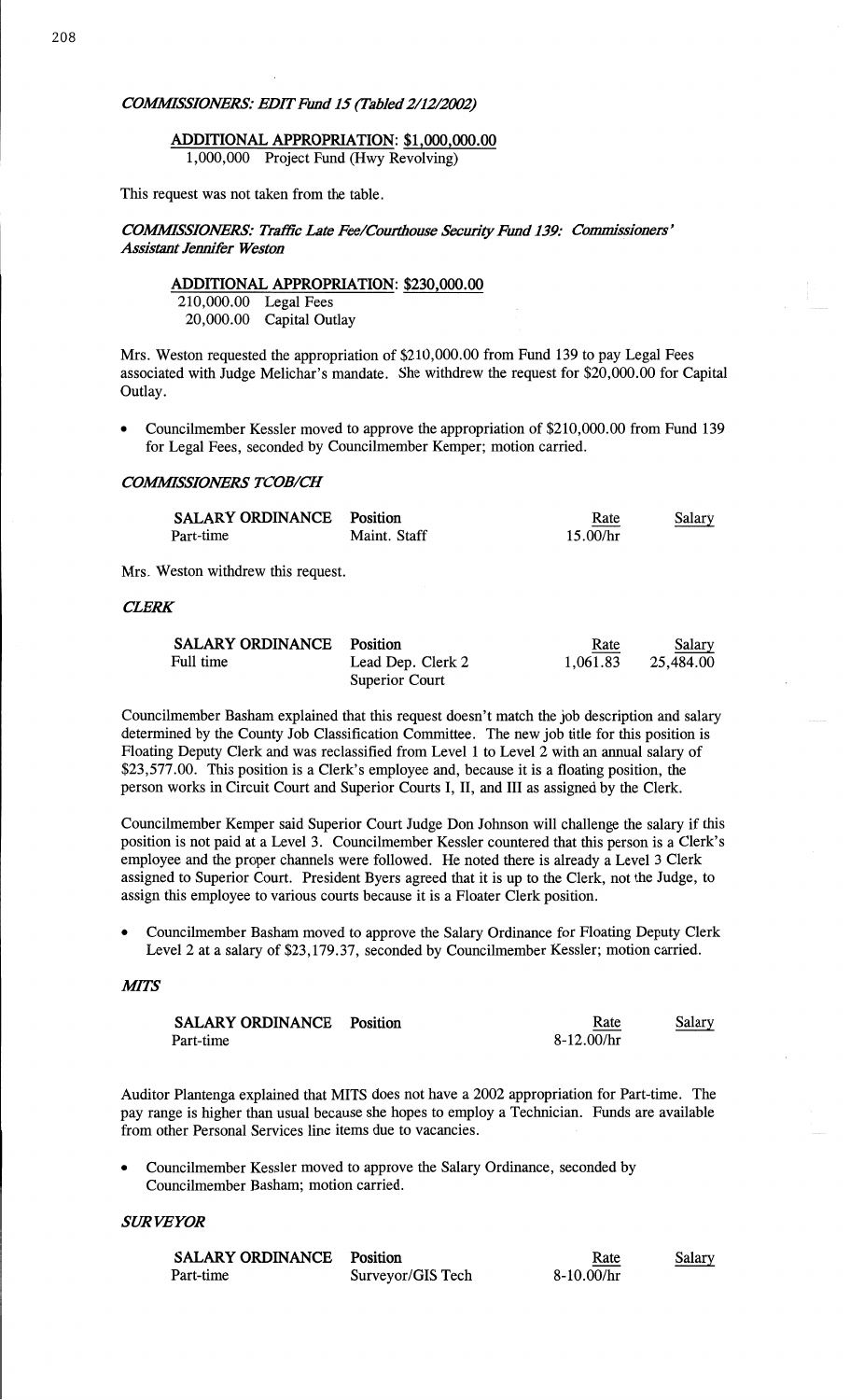Auditor Plantenga **explained this** is another department that had no 2002 appropriation for Parttime. The Surveyor can transfer funds from other line items to cover the cost.

**0** Councilmember Kemper moved to approve the Salary Ordinance, seconded by Councilmember Vernon; **motion** carried.

*RESOL UTIONZM-IZ—CL: 2002 Council Appoinmzents'* 

# (quote) **TIPPECANOE COUNTY COUNCIL RESOLUTION** NO. **2002-12-CL 2002 COUNCIL APPOINTMENTS**

WHEREAS, The Tippecanoe County Council is charged with the responsibility of making appointments to various **boards, commissions** and other bodies;

WHEREAS, The Council desires to appoint, ratify and confirm its appointment of the following individuals to the boards, commissions or bodies set forth herein;

NOW, THEREFORE, BE IT RESOLVED, that the Tippecanoe County Council hereby **makes,** ratifies and confirms the appointment of the following persons to the following commissions, offices, boards or other bodies:

Alcoholic Beverage **Commission**  (Annual)

Area **Plan** Commission (Term of office)

Cary Home **Board**  (Annual)

Emergency Management Advisory Council (Annual)

Convention and Visitors Bureau **<sup>2</sup>**years in odd year (1-1-01 thru 12—31-02)

Council on Aging **(Annual** *-* no term limit)

Community Corrections Board (Annual)

GIS (Annual)

Lafayette Economic Development **Commission**  4 years (1-31—99 to 1-31—03)

**MITS** Board (Annual)

Wabash River Parkway Commission (Annual) (0rd 84-11-CM)

Wabash Valley Hospital Board 3 years (11-1-00 thru 11—1—03)

Wildcat Solid Waste District Board (Annual) (Alternate)

Tippecanoe Co. Economic Development Commission (appt: for **2** years) 2002 **thru** 2003 **Vicki** Pearl

Councilmember Kathy Vernon Councilmember Jeffrey Kessler

Councilmember Connie Basham

Councilmember Ronald L. Fruitt

Councilmember Jeffrey A. Kemper Bob Mindrum (Hotel **rep.)**  Jane Turner (Travel rep.)

Councilmember Margaret K. Bell

Councilmember Jeffrey Kessler Councilmember Connie **Basham** 

Councilmember Jeffrey A. Kemper

Councilmember Jeffrey Kessler Councilmember Comic Basham

Councilmember David S. Byers President of County Council

Greg Napier

Councilmember Margaret K. Bell Councilmember David S. Byers

Charles **Shook**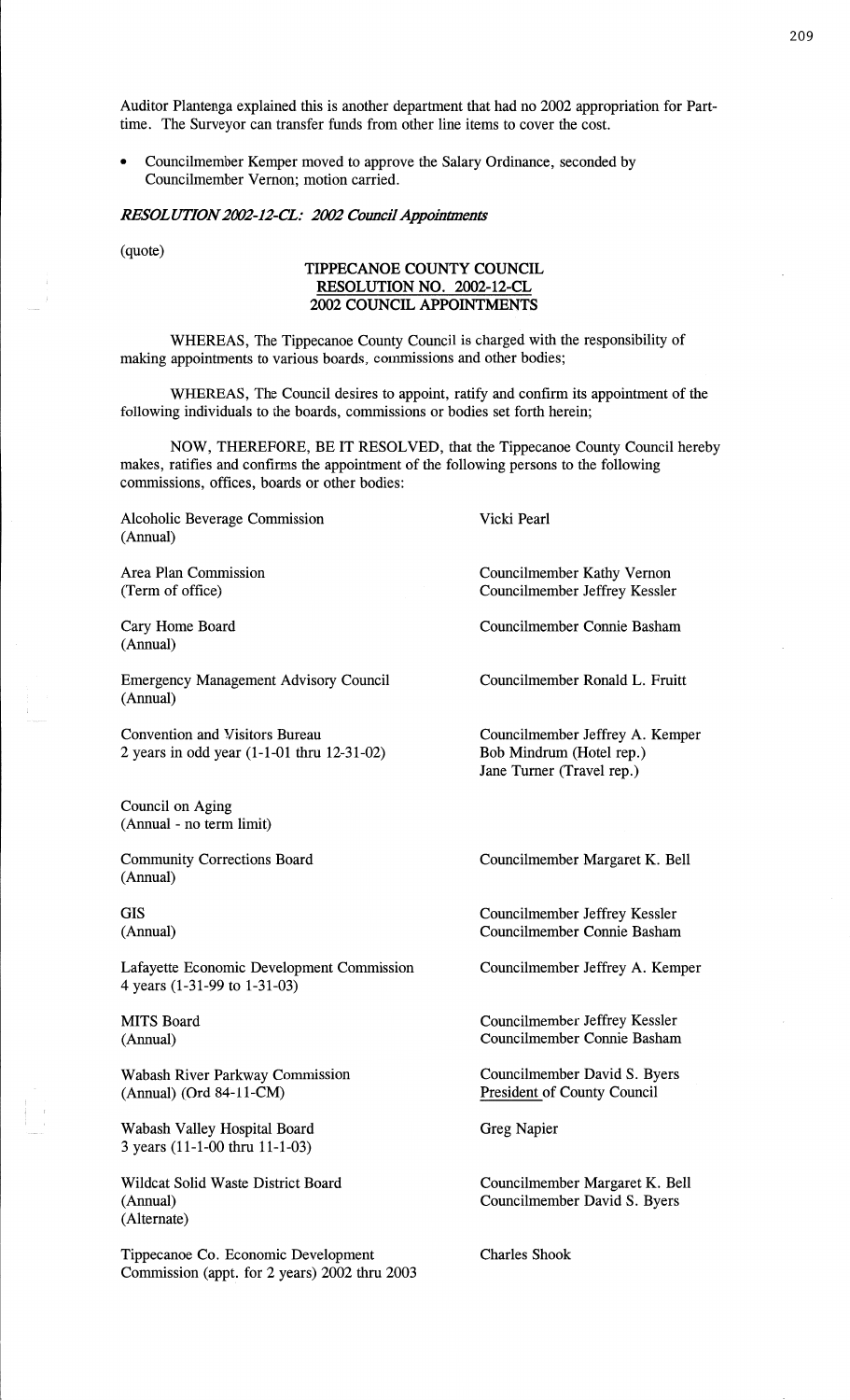(0rd. 80—1-CL) Tippecanoe C0. Park Board (appt. for 4 years) 1999 thru 2002 Paul E. Finkenbinder (R) **(appt.** for **4** years) 2000 thru 2004 Robert Probasco (D) (1 Republican, **1** Democrat)

Tippecanoe County Solid Waste Advisory Councihnember **David** S. Byers Council **(Annual)** 

Tippecanoe County Library Board *.* **Daniel** Taylor (appointed in 2000 for 4 years [1-1-00 to 12-31-03] [4 consecutive term limit])

West Lafayette Public Library Board Ann McKenzie (reappointed 7/10/2001 for 4 years 7-10-2001 to 6-30-2005)

(Annual)

PTA **Board** of Appeals Lawrence J. **Lahrman** (R) **(Annual)** (1 Republican, **1** Democrat)

TERF Board Councilmember Ronald L. Fruitt

Presented to the County Council of Tippecanoe County, Indiana, and adopted this  $12<sup>th</sup>$  day of March, 2002.

# **TIPPECANOE COUNTY COUNCIL**

David Byers, President

# **ATTEST:**

Robert Plantenga, Auditor

(unquote)

**-** Councilmember **Basham** moved to approve Resolution 2002—12—CL, seconded by **Councilmember** Kessler; **motion** carried with **1** no vote by Councilmember Kemper.

# *BANK* ONE *FWANCHVG PROPOSAL: Voter Equipment*

On **Monday,** March 11, 2002, the Commissioners voted to recommend to the County **Council** to borrow \$1.2 million from Bank One over three (3) years at an interest rate of 3.19% to pay for Voter Equipment.

Councilmember Kessler projected interest rates over the next three years to calculate the County's cost to borrow \$1.2 million at 3.19% proposed by **Bank** One. His **chart** shows **that,**  even if the interest rate goes higher **than** the 3.19% we are paying, borrowing will cost us money. In Councihnember Kessler's **opinion,** if we have the available funds, we should work within that cash balance

|                 | Year 1    | Year 2  | Year 3   |
|-----------------|-----------|---------|----------|
| Balance         | 1,200,000 | 800,000 | 400,000  |
| Interest        | $-14,280$ |         | $+8,000$ |
| Rate difference | $-1.19%$  |         | $+2.0%$  |
| Bank One rate   | 3.19%     | 3.19%   | 3.19%    |
| Projected rate  | 2.00%     | 3.19%   | 5.19%    |
|                 | $-1.19%$  |         | $+2.0%$  |

Councilmember Fruitt asked about arbitrage. Mr. Fry responded **that** the County will have three (3) years to expend the **funds that** are in escrow. He said the only way the County could be in trouble is if the vendor cannot perform within the **three** years and the County still has the **funds**  in escrow.

Attorney Luhman explained that the County needs to borrow these funds because of the need to **make** a payment of \$1.2 **million** on the voting equipment by May 1, **2002.** He said the money probably won't be put in escrow because the payment needs to be made by May. **This** financing is considered as an alternate to financing from the vendor at a higher rate.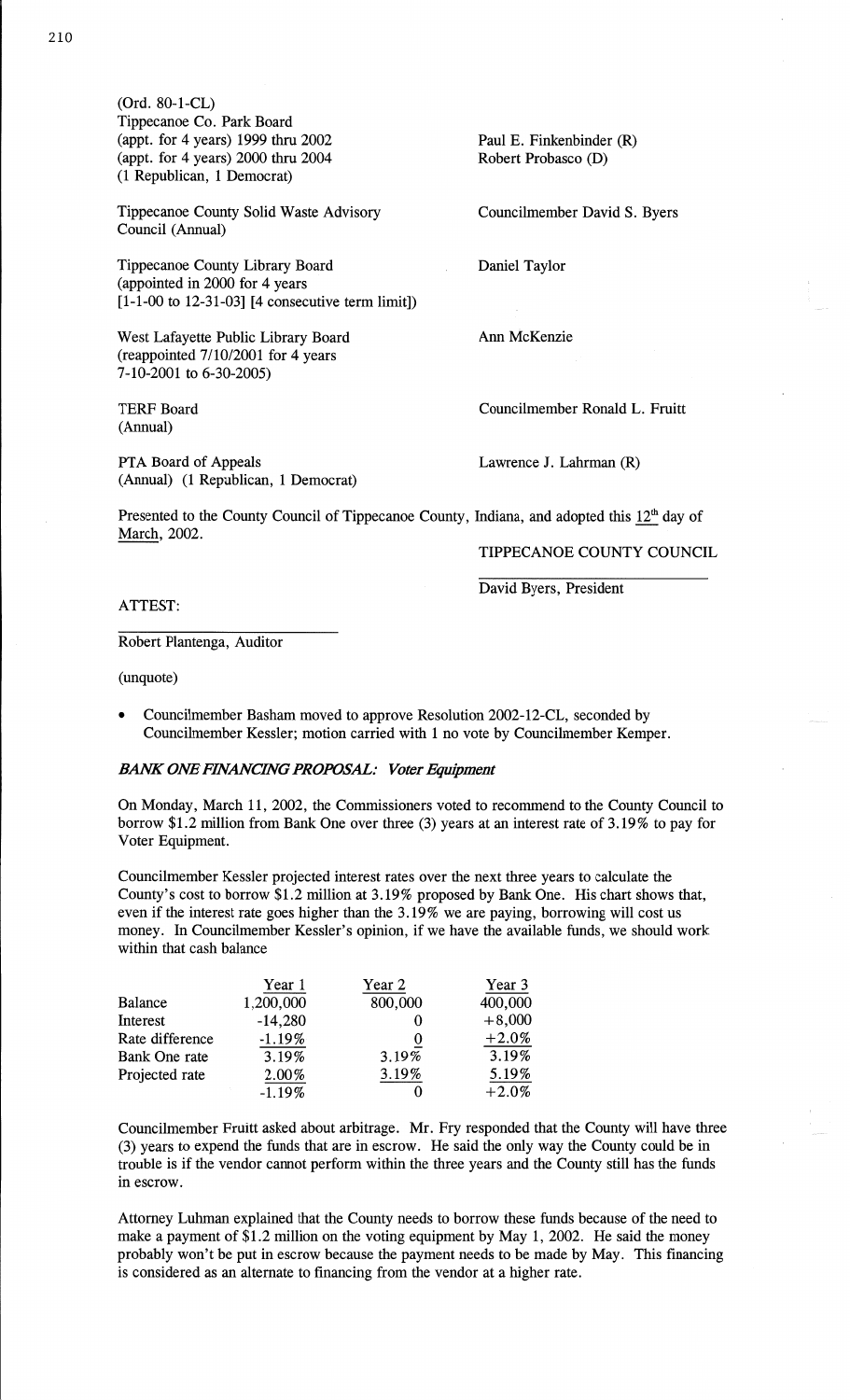**Councilmember Basham** said if we use Cum Cap Funds to pay cash for the **equipment,** it may deplete that **Fund** to the point that the **County** couldn't do unanticipated projects. Councilmember Kessler conceded **that** the 3.19% is **a phenomenal** rate but he questioned if we want to borrow if we **have** the cash.

Auditor Plantenga **pointed** out **that** the Council appropriated \$380,000 in November 2001 for the voting equipment, but the **Commissioners** cannot sign a contract until the remaining appropriation is in **place.** If the Council wants to pay cash, he **said** the remaining \$820,000 could not be appropriated before the April  $9<sup>th</sup>$  meeting that is very close to the May  $7<sup>th</sup>$  Primary Election. Councilmember **Kessler said** the equipment is already at the Courthouse and suggested **holding** a special meeting to appropriate the **funds** earlier than the scheduled April meeting. Auditor Plantenga responded that it **could** not be **much** earlier **that** April 9th due to advertising requirements.

Since there is **a possibility** the **State** may reimburse a **portion** of the equipment **cost,** Attorney **Luhman said** any reimbursement money could be put back into the Cum Cap **Fund.**  Councilmember **Basham** said she **thinks** borrowing the money is the wise **approach** and President Byers agreed.

**<sup>0</sup>**Councilmember Pruitt **moved** to borrow **\$1.2 million** at a rate of 3.19% for three (3) years from **Bank** One for Voter Equipment, seconded by Councilmember **Basham; motion** carried with no votes from Councilmembers Kemper and Kessler.

### **APRIL MEETING TIMES**

| Thursday, April 4, 2002<br>Special Joint Meeting with Commissioners & Greg Guerrettaz<br><b>Working Session</b> | $12:30$ P.M.<br>$2:00$ P.M. |
|-----------------------------------------------------------------------------------------------------------------|-----------------------------|
| Tuesday, April 9, 2002<br><b>Regular Meeting</b>                                                                | $2:00$ P.M.                 |

### *FYI: Commissioner John Knochel*

#### **Health** Insurance

- <sup>0</sup>**April** 1, 2002, is the renewal date with Great West. **A** 38% increase is predicted due to heavy claims.
- *'* April 1, 2002, RFPs **from** health insurance vendors are **due.** The Commissioners will **open**  the RFPs and wait for a **recommendation** from the consultant, D. B. Englehart & Associates.
- **<sup>0</sup>**Great West **will** allow us to operate on a **month-to-month basis** if **necessary.** The **increased**  rate will be in **effect.**

**Parking** Garage

<sup>0</sup>Effective Monday, **March** 11, 2002, the garage will be **open** for free parking from 6:00 P.M. until **7:00 A.M.** and on week-ends. The Commissioners reserve the **right** to **charge** for **special** events. TeleServices Direct will contribute \$325.00 per **month** and Lafayette Urban Enterprise Association will contribute \$175.00 per month for **additional** expenses.

#### **Courthouse** Trim work

**<sup>0</sup>**There are **plans** to caulk and paint the trim work on the **Courthouse** this year.

#### 629 Building Renovation

**<sup>0</sup>**The **rooms** are partitioned and wiring is being **completed** for space **that** will be occupied by certain areas of the **Health Department.** 

# Councilmember Fruitt requested **a** Revenue Report for the first six **months** for the Parking Garage.

Councilmember Kempcr questioned the amount of money in the Landfill Closure Fund that he **thinks** is **excessive.** Commissioner Knochel **noted** that \$1 million of **claims** were **just** paid. **Attorney Luhman** said it will take special legislation to distribute any **excess funds.**